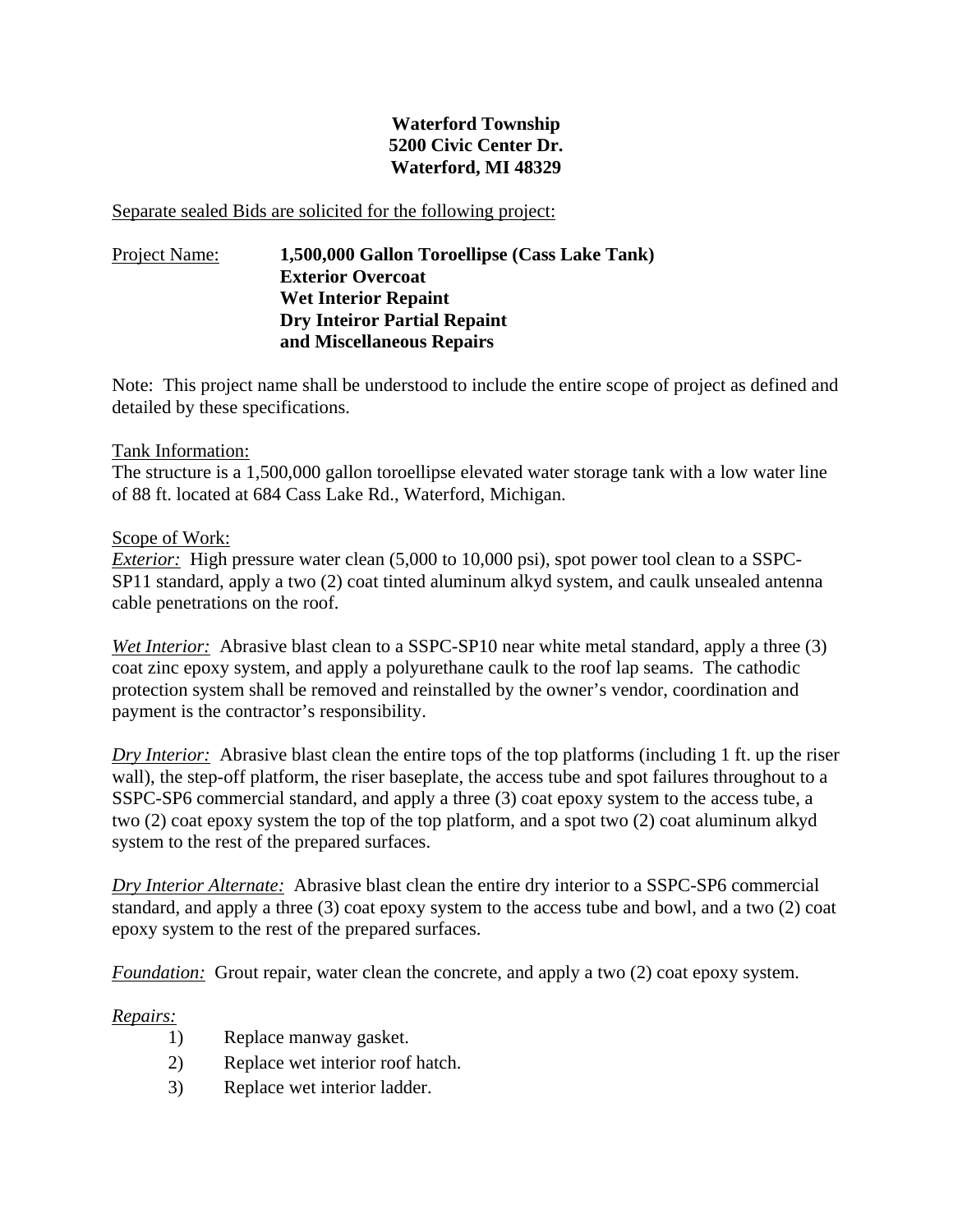- 4) Install roof painter's rail.
- 5) Install bowl rigging couplings.
- 6) Replace section of the siphon pipe.
- 7) Modify the wet interior platform.
- 8) Replace dry interior and aviation light bulbs.
- 9) Remove abandoned lighting and equipment from the wet interior.
- 10) Install antenna conduit and patch hole in the roof.
- 11) Tighten anchor bolts.

Separate sealed bids will be received by the Owner and then publicly opened and read aloud at:

Bid Opening Site: **Waterford Township Hall, 1st Floor Auditorium, 5200 Civic Center Dr., Waterford, MI 48329**

Bid Opening Date: **July 11, 2017** 

Bid Opening Time: **2:00 P.M. (local time)** 

The SPECIFICATIONS/PLANS may be examined at the following locations:

| <b>Construction Association</b> | <b>Builders Exchange</b> | Central Michigan Plan Room |
|---------------------------------|--------------------------|----------------------------|
| 43636 Woodward Ave.             | 1240 E. Saginaw          | 2026 Independence Dr.      |
| Bloomfield Hills, MI 48858      | Lansing, MI 48909        | Mt. Pleasant, MI 48858     |

At the OFFICE of the ENGINEER and at the OFFICE of Russell Williams, Utilities Superintendent.

Copies of the SPECIFICATIONS/PLANS and PROPOSAL FORMS may be obtained at the office of DIXON ENGINEERING, INC., 1104 Third Avenue, Lake Odessa, Michigan, 48849 upon payment of **\$60.00** (handling charge for each set). Payment for SPECIFICATIONS should be made to Dixon Engineering, Incorporated. **There will be no refund of handling charge for return of specification packages**. Each BIDDER must deposit with their BID, Security in the amount, form, and subject to the conditions provided in the INFORMATION FOR BIDDERS. The OWNER reserves the right to accept any PROPOSAL, to reject any or all PROPOSALS, and to waive any irregularities in any PROPOSAL. No BIDDER may withdraw their BID within sixty (60) days after the actual date of the opening thereof.

### **SCHEDULE and LIQUIDATED DAMAGES**

The Contractor shall abide by the following schedule: Commence work on or after September 5, 2017.

Substantial Completion by October 27, 2017 including cure and disinfection time.

Alternate Spring Schedule